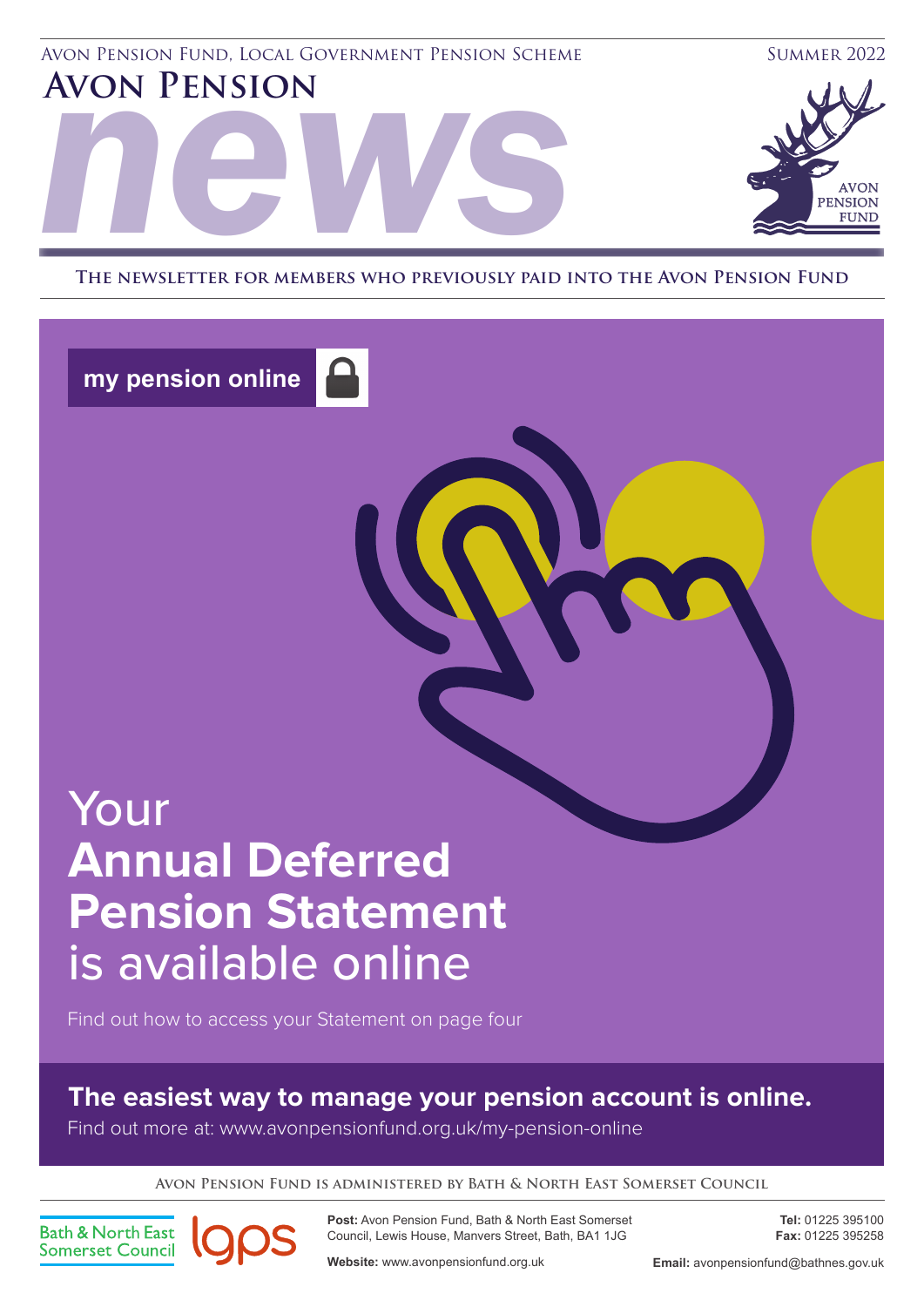# **Our Responsible Investment Journey**

Being a responsible investor has always been a priority for the Avon Pension Fund. We don't just believe it's the right thing to do, but we also believe it secures our ability to pay our members' pensions. But we recognise it goes even further than that, which is why we build so much transparency into our investment practices to show how seriously we take each ESG (Environmental, Social, and Governance) issue.

The following timeline sets out our Responsible Investment journey which is over two decades in the making. We're proud of what has been achieved so far and look forward to sharing more progress with you over the near, medium and long-term.

**2001**

 $\bullet$ 

to make a positive

sustainability

**2017** Begins to analyse the

## **2018**

# Becomes a signatory to ClimateAction100+; an investor-led initiative designed to

engage with the world's largest corporate greenhouse gas emitters

### $\bullet$ **2022**

**2017**

Publishes 9<sup>th</sup> Responsible Investing annual report and Statement of Compliance with the UK Stewardship Code (Completed for year ending 31 March 2021)



### $\bullet$ **2021** TCFD (Taskforce for

Early investor in a dedicated low carbon fund, seeking to reduce the carbon intensity by approximately two-thirds

### **2019**

Invests in dedicated renewable infrastructure projects via Brunel, deploying capital into a wide range of projects from established forms of renewable energy such as wind and solar to emerging technologies such as biomass





For more information on the Fund's response to the climate emergency, visit www.avonpensionfund.org.uk/climate-emergency



**2019 Recognised** by Unison as a leader in climate change risk management in peer group analysis



compared to the industrycarbon footprint **2012/13** of the stocks the standard 'benchmark' Publishes first RI policy Fund invest in on and Annual Report an annual basis  $\bullet$  $\bullet$  $\bullet$  $\bullet$ **2005 2016 2016** The Fund invests in a Becomes a member of LAPFF; the Becomes a signatory to the Updates RI policy,  $1111$ portfolio of stocks designed UK's largest collaborative forum for Financial Reporting Councils recognising climate  $1111$ collective engagement designed to (FRC) Stewardship Code change as a long-term  $111$ advance the ESG agenda by lobbying financial risk commitment to social wellwhich acknowledges the policymakers and companies  $111$ being and respond to the Fund's approach to, and  $1111$ challenges of environmental transparency, surrounding its voting and engagement activity  $\bullet$  $\bullet$  $\bullet$  $\bullet$ **2021 2021 2021 2020 2020** Joins the Institutional Agrees to increase Invests over half a billion Agrees to introduce short-Sets 2050 net zero target investment in sustainable in a new Paris Aligned term absolute emissions Investors Group on Climate and a number of interim equities to over £800m Benchmark co-developed reductions target of two thirds decarbonisation targets Change (IIGCC) by Brunel and FTSE Russell by 2030, in line with longerincluding need to invest in an term ambitions and voluntarily inclusive way that does not reports climate disclosures in disadvantage regions and line with TCFD guidance communities most exposed to the low carbon transition demonstrating strength in turning policy into action



**2021**

Independent Mercer analysis on 'climate strategy' shows the Fund scores in the top 3% of over 600 investor submissions,

> Climate-Related Financial Disclosures) report published